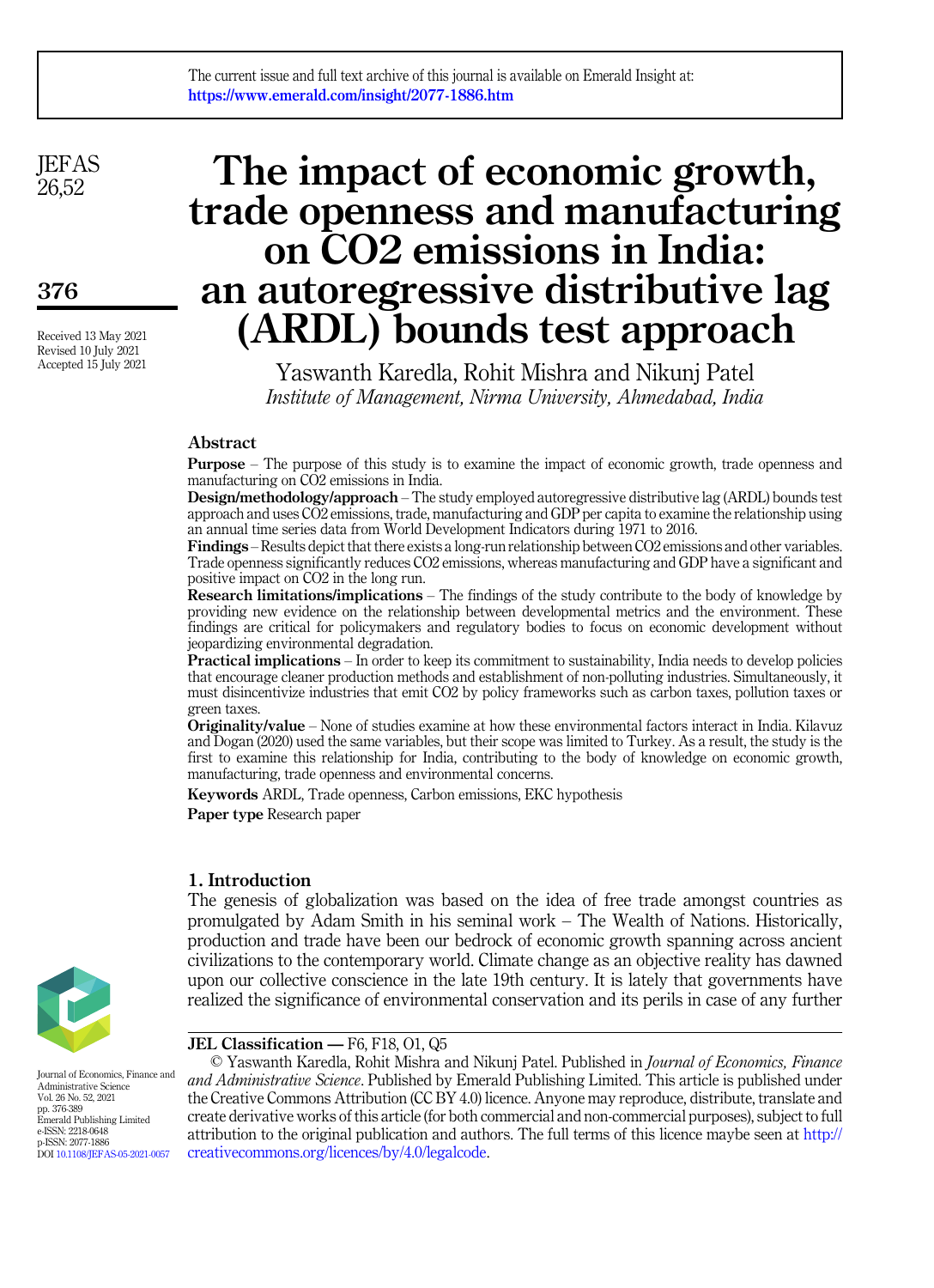degradation, thus leading to policy formulation around sustainable development ([Chowdhury](#page-11-0) *et al.*, 2021; Dale *et al.*[, 2020;](#page-11-1) Xu *et al.*[, 2021\)](#page-13-0). This realization has led to several multilateral initiatives being undertaken by the conscience-stricken international community through the way of globally inclusive platforms such as the Stockholm Conference, Montreal Protocol, Rio Convention, Kyoto Protocol, the recent Paris Agreement, etc. [\(Wang and Wiser,](#page-13-1) [2002;](#page-13-1) [Jacquet and Jamieson, 2016\)](#page-12-0).

Modern day consumerism and consumption have imparted substantial momentum to economic growth, which has been largely responsible for the financial upliftment of many countries. Nevertheless, climate change has been a negative externality of this relentless human pursuit. An ample of studies indicates that economic growth often contributes to environmental degradation ([Bekun](#page-11-2) *et al.*, 2019; [Song, 2021](#page-13-2)). The environmental Kuznets curve (EKC) hypothesis proposed by [Grossman and Krueger \(1995\)](#page-12-1) delineates that during the initial stages of a country's economic development, its environmental degradation increases but gradually subsides at the turning point after attaining a certain level of industrialization. In the context of developing countries, it becomes imperative for policymakers to optimize the trade-off between economic growth and ecological conservation.

Globalization has been an important proponent of trade openness for emerging economies. From a theoretical sense, trade openness has three far-reaching implications on pollution viz. scale effect, composition effect and technology effect [\(Antweiler](#page-11-3) et al., 2001). The scale effect implies that an increase in trade leads to an increase in energy consumption, which in turn causes increased environmental degradation. The composition effect revolves around the premise that comparative advantages inherent to a country decide its production composition for the prevalence of either labor or capital-intensive industries. As per the factor endowment hypothesis (FEH), the latter is more polluting, in nature, than the former. Third, the technology effect expounds that increased trade causes greater facilitation of technology transfer amongst trading partners, which results in the adoption of cleaner and more efficient practices.

Developing economies like India tend to have a major share of non-renewable energy sources as a part of their energy consumption mix. Moreover, being amongst the most densely populated country, the scope for raising ecological footprint increases ([Sharma](#page-13-3) et al., [2021\)](#page-13-3). The increased energy demand for powering industrial activity of a developing nation leads to elevated pollution levels. This is in concurrence with several studies that have investigated the nexus between manufacturing and CO2 emissions (Canh *et al.*[, 2019;](#page-11-4) [Rahman](#page-12-2) [and Kashem, 2017;](#page-12-2) Zafar et al.[, 2020\)](#page-13-4).

Our research aims at exploring the interplay between economic growth, trade openness and degree of industrialization with carbon emissions in the context of India. We have deployed the autoregressive distributive lag (ARDL) bounds test approach as the statistical methodology for ascertaining empirical relationships amongst the variables under study. There exists a dearth of studies about emerging economies, and our study on one of the largest emerging economies, India, shall prove to be an important source of knowledge for understanding such implications.

## 2. Literature review

EKC hypothesis is the most popular theory that links the effect of economic growth on the environment; it was the first empirical study of [Grossman and Krueger \(1995\).](#page-12-1) The theory asserts that there is an inverted relationship between pollution and economic growth. As the economy grows beyond a certain level, it tries to achieve technological advances, which will lead to control the pollution. [Shahbaz and Sinha \(2019\)](#page-13-5) and [Purcel \(2020\)](#page-12-3) provide very extensive literature on the EKC hypothesis. [K](#page-12-4)ı[lavuz and Dogan \(2020\)](#page-12-4) modeled economic growth, openness, industry and CO2 emissions during 1961–2018 for Turkey. They observed

The impact of growth metrics on CO2 emissions

377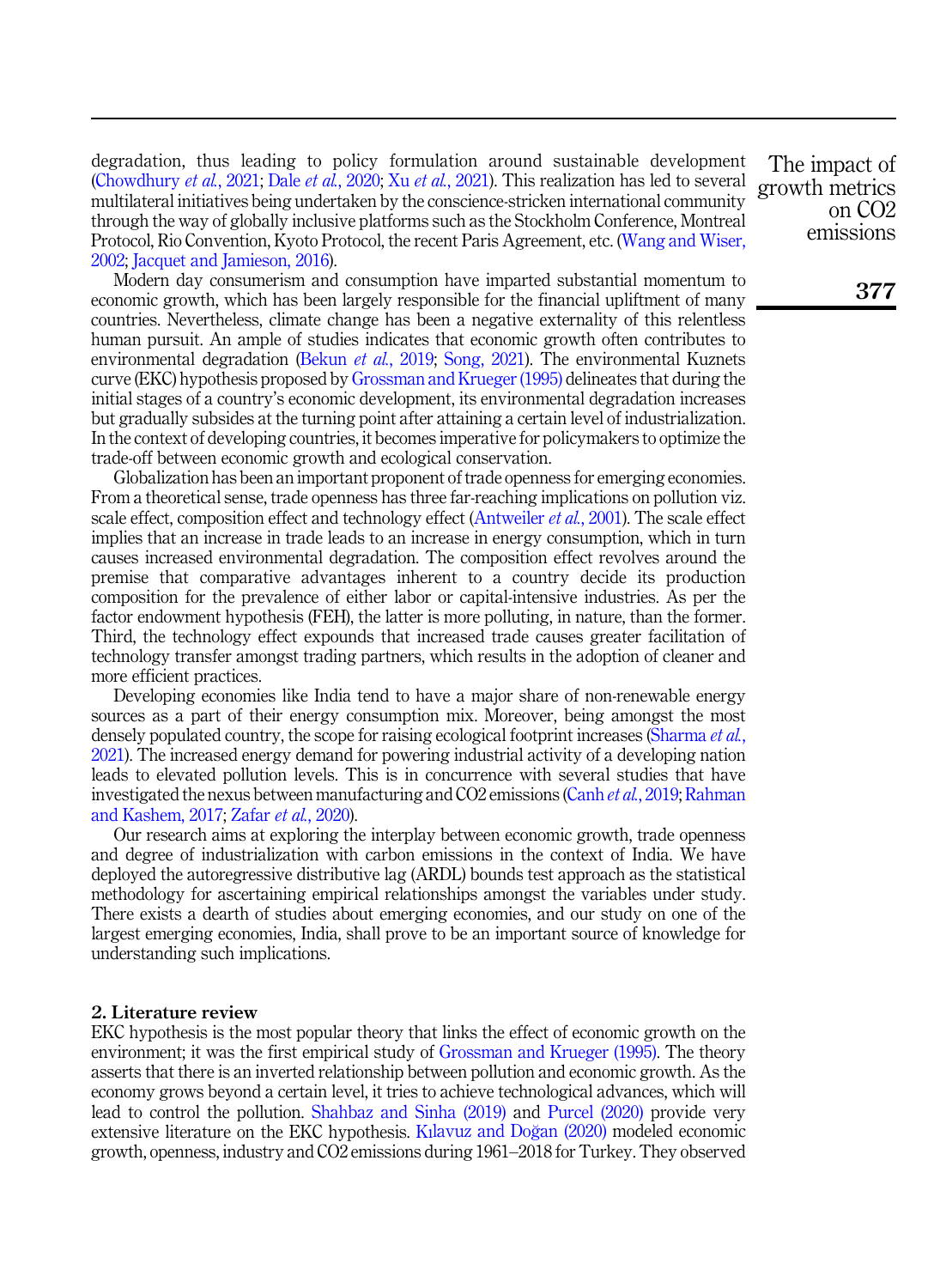industry and economic growth contribute to CO2 emissions positively, while trade openness does not have any effect on CO2 emissions.

Trade openness indicates the degree to which an economy is open to trade across the world economies. It helps countries to increase exports that intend to increase domestic production, by increasing the scale of industries, which leads to increased pollution (Jun *[et al.](#page-12-5)*, [2020\)](#page-12-5). Concerning the relationship between pollution and trade openness, there seems to be no consensus. Across the several countries studied, pollution levels have increased with increased trade openness [\(Al-Mulali](#page-11-5) *et al.*, 2016; Jun *et al.*[, 2020](#page-12-5); [Lin, 2017](#page-12-6); [Wen and Dai, 2020\)](#page-13-6). However, few believe that the increase in trade openness reduces pollution [\(Ghazouani](#page-11-6) et al., [2020;](#page-11-6) [Kohler, 2013;](#page-12-7) [Shahbaz](#page-13-7) et al., 2017). While few observe differences in the relationship based on the economic income. For example, [Wang and Zhang \(2021\)](#page-13-8) observed that the relationship between pollution and trade openness is positive for low-income countries, while it is negative for high- and middle-income countries. Greater trade openness and FDI are expected to increase emissions in developing economies with fewer environmental regulations ([Sajeev and Kaur, 2020](#page-13-9)). [Jayanthakumaran](#page-12-8) et al. (2012) also observed a negative relationship in China and a positive relationship in the case of India.

Manufacturing positively contributes toward pollution levels in industrialized economies (Rauf *et al.*[, 2018\)](#page-13-10). The primary reason for pollution from manufacturing is that they heavily rely on fossil fuel energy. Industrial production and energy consumption have significant positive impacts on carbon emissions [\(Rahman and Kashem, 2017](#page-12-2)). To achieve higher economic growth, manufacturing activities require higher energy consumption, and in absence of abundant renewable energy sources, these activities rely more on non-renewable sources. Energy consumption and economic growth have a positive and statistically significant association [\(Esen and Bayrak, 2017\)](#page-11-7). Hence, the use of non-renewable sources leads to environmental degradation. Industrial production is the driving force of CO2 emissions [\(Hocaoglu and Karanfil, 2011\)](#page-12-9). Zafar *et al.* [\(2020\)](#page-13-4) examined the role of industrialization in environmental pollution for 46 Asian countries. They observed a significant and positive impact of industrialization on carbon emissions. Most of the researchers have observed a positive relationship between manufacturing activities and pollution ([Banerjee and Rahman, 2012;](#page-11-8) Canh et al.[, 2019;](#page-11-4) Lin et al.[, 2014\)](#page-12-10).

A large number of studies have examined the linkages between economic growth and environment after the most popular EKC theory [Grossman and Krueger \(1995\)](#page-12-1). Most of the studies found a positive relationship between economic growth and pollution [\(Alshehry](#page-11-9) [and Belloumi, 2015;](#page-11-9) [Menyah and Wolde-Rufael, 2010;](#page-12-11) [Pao and Tsai, 2011](#page-12-12); [Park and Hong,](#page-12-13) [2013](#page-12-13); [Song, 2021\)](#page-13-2). [Rajpurohit and Sharma \(2021\)](#page-12-14) observed that moderate economic growth and moderate financial development increase carbon emissions, whereas exponential growth and financial development decrease carbon emissions. [Dey and Tareque \(2020\)](#page-11-10) observed a negative impact of external debt on GDP growth. [Shabbir](#page-13-11) et al. (2020) examined the role of natural resources in economic growth for Pakistan during 1972–2016. They examined the relationship of population density, water renewable resources, CO2 and deforestation on the GDP. They observed a negative and significant relationship of all the variables with GDP. [Rasool](#page-12-15) et al. (2020) examined the curvilinear relationship between environmental pollution and economic growth in India during 1971–2014. They identified that energy consumption, economic growth and financial development have negative effects on the environment.

India is one of the fastest-growing economies of the world and it is also the third-largest carbon emitter. With the ambitions of high economic and industrial growth, the emissions are going to increase substantially because of the reliance on carbon emissive fuels. Due to this, along with India, the world is also vulnerable to climate change and faces threats from rising sea levels, floods, droughts and health hazards. Therefore, our research aims to find the cointegration relationship of carbon emissions in the Indian context.

**IEFAS** 26,52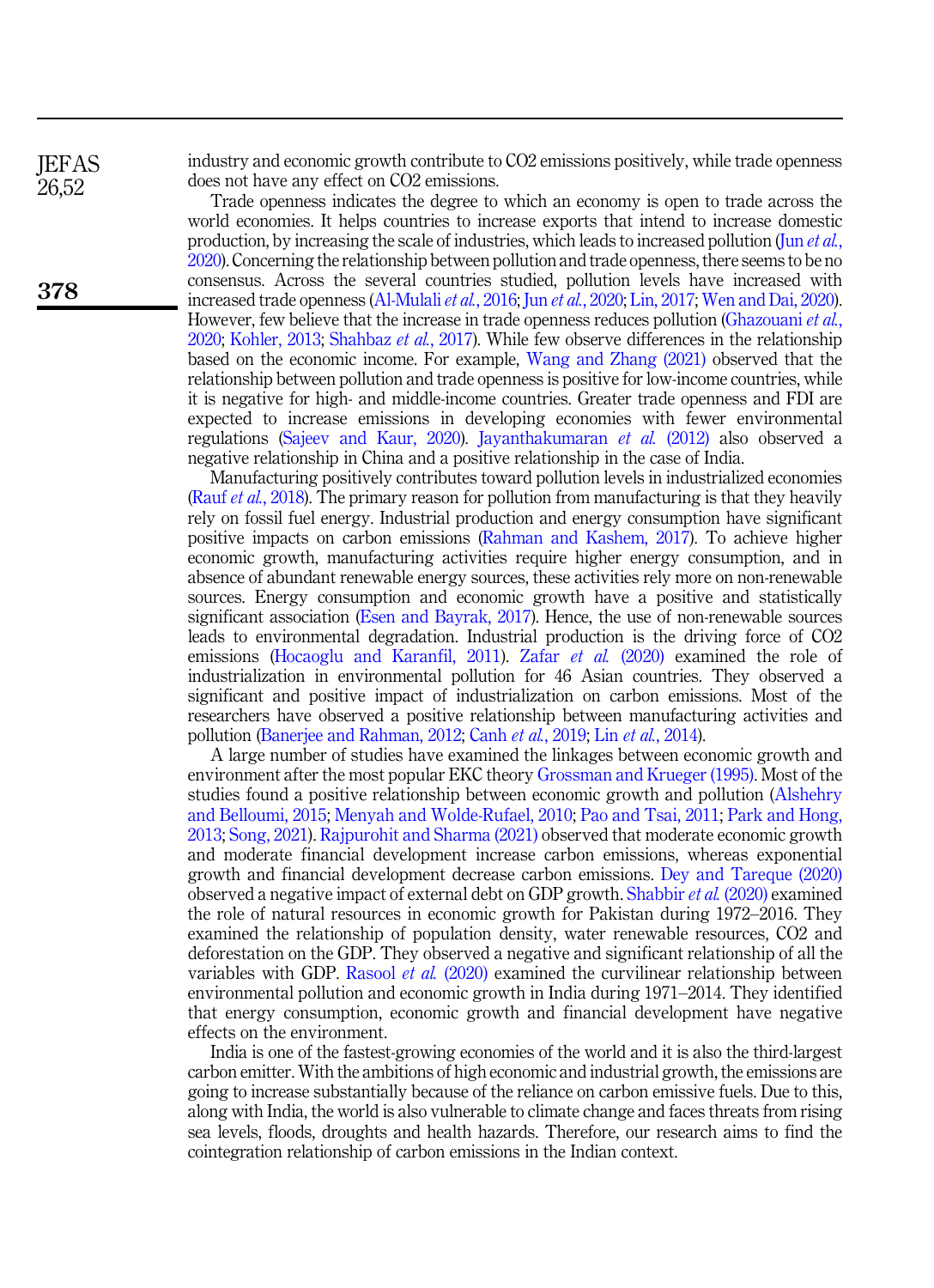Our research is the most recent and is closely linked to the literature on environmental variables that are responsible in India. None of these studies investigates how these environmental factors interact in India. [K](#page-12-4)ı[lavuz and Dogan \(2020\)](#page-12-4) used the same variables, but their reach was limited to Turkey. As a result, our research is the first to look into this relationship for India, adding to the body of knowledge on economic development, manufacturing, trade openness and environmental issues. [Table 1](#page-4-0) summarized the empirical evidence on the relationship of the variables with CO2 emissions. The impact of growth metrics

3. Method

## 3.1 Data and variables

The current research examines the relationship between carbon dioxide emissions, trade openness, manufacturing and economic growth. The variables in this study are time series data from 1971 to 2016, with data sources and descriptions mentioned in [Table 2.](#page-7-0)

<span id="page-3-0"></span>Hence, [Eq \(1\)](#page-3-0) represents the functional relationship.

$$
lnCO2t = f(lnTOt, lnMFGt, lnGDPt)
$$
 (1)

#### 3.2 Model

<span id="page-3-1"></span>For the study, we employed the ARDL bounds test approach by [Pesaran](#page-12-16) et al. (2001). The ECM representation of ARDL is formulated with reference to  $CO2$  in [Eq \(2\)](#page-3-1) in order to examine cointegration among the variables defined in [Eq \(1\):](#page-3-0)

$$
\Delta \ln CO2 = \alpha_0 + \beta_1 \ln CO2_{t-1} + \beta_2 \ln TO_{t-1} + \beta_3 \ln MFG_{t-1} + \beta_4 \ln GDP_{t-1} + \sum_{i=1}^n \varnothing_1 \Delta \ln CO2_{t-i} + \sum_{i=1}^n \varnothing_2 \Delta \ln TO_{t-i} + \sum_{i=1}^n \varnothing_3 \Delta \ln MFG_{t-i} + \sum_{i=1}^n \varnothing_4 \Delta \ln GDP_{t-i} + \varepsilon_t
$$
\n(2)

Here  $\Delta$  represents the change;  $\beta$  and  $\varnothing$  represent in long run and short run, respectively;  $\varepsilon_t$  represents the white noise terms.

The null hypothesis of no cointegration among the variables is rejected if the  $F$ -statistics obtained is above the upper bound values, and the null hypothesis is not rejected if the F-statistics is below the lower bound critical values. The presence of a long-run relationship is considered inconclusive if the F-statistics is between the upper and lower bound values.

### 3.3 Procedure

As a first step, the stationarity of the data is tested using the unit root tests to ensure that none of the variables are of order I(2). Later, the ARDL model is performed on the selected variables with AIC as lag length criteria. The bounds test is performed to check the existence of a longterm relationship between the variables. After confirming the cointegration relationship amongst the variables, the long-run and short-run elasticities of the variables are estimated. Finally, model stability is tested by performing various diagnostic and stability tests.

## 4. Results

The primary condition of ARDL states that the series should not be integrated at the order I(2) to prevent spurious results. As a result, the null hypothesis of unit roots is validated using two unit root tests namely, ADF and PP. We have assessed the order of integration at a 1% significance level from both tests. The results of unit root tests are shown in [Table 3](#page-7-0).

379

on CO2 emissions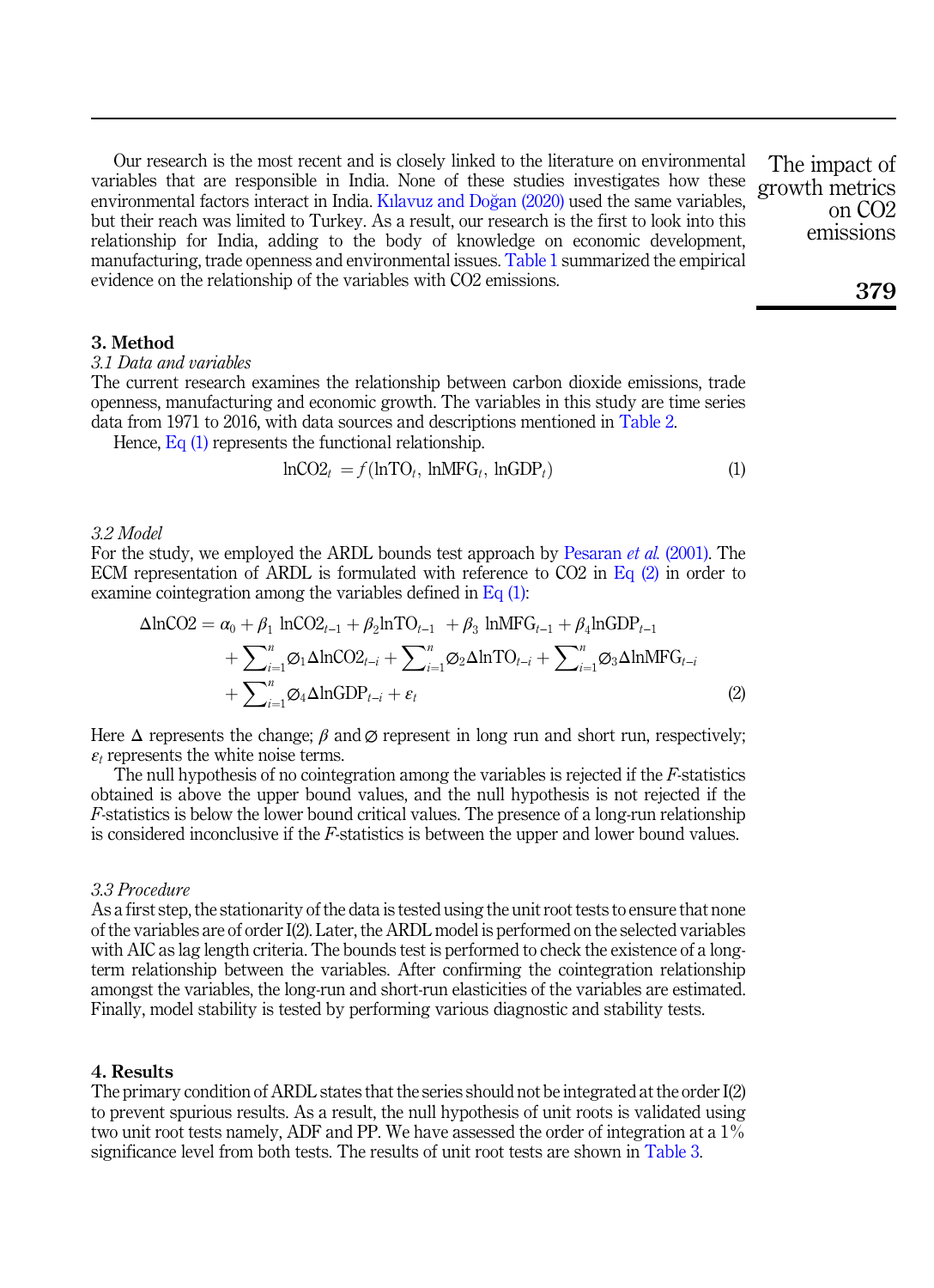<span id="page-4-0"></span>

| JEFAS<br>26,52                    | Relation with<br>CO2 | Negative                                                        | positive for low-<br>middle-income<br>countries and<br>Negative for<br>high- and              | income countries<br>Negative | Negative                                                                                                                                                                                             | positive for India<br>Negative for<br>China and | Positive                   | Positive                                                                           | Positive                                          | Positive                                                    | Negative                                                          | Positive                                                             | $_{(continued)}$ |
|-----------------------------------|----------------------|-----------------------------------------------------------------|-----------------------------------------------------------------------------------------------|------------------------------|------------------------------------------------------------------------------------------------------------------------------------------------------------------------------------------------------|-------------------------------------------------|----------------------------|------------------------------------------------------------------------------------|---------------------------------------------------|-------------------------------------------------------------|-------------------------------------------------------------------|----------------------------------------------------------------------|------------------|
| 380                               | Findings             | CO2 decrease as the country's<br>levels of foreign trade levels | middle-income countries and<br>positive for low-income<br>Negative for high- and<br>countries | Trade openness reduces CO2   | maintain long-term economic<br>implement comprehensive<br>in most of the countries<br>growth and reduce CO2<br>fiscal, trade and energy<br>policies that can both<br>When attempting to<br>emissions | Negative for China and<br>positive for India    | Trade affects harmfully to | Trade openness has increased<br>some measures of air quality<br>pollution in China | Trade openness contributes<br>positive to the CO2 | trade openness increases air<br>In the long- and short-run, | shown to reduce emissions<br>Trade openness has been<br>pollution | CO2 is impacted positively<br>and significantly by trade<br>openness |                  |
|                                   | Variables            | CO2, EU, Inc and<br>TO                                          | GDP, Pop and TO<br>CO2, Crude, REC,                                                           | CO2, Exp, Imp,<br>GDP        | GDP, TO, REC,<br>RC                                                                                                                                                                                  | CO2, EC, TO, GDP<br>and Ind                     | I'O, GDP, Ind,             | Pop, FDI, HD<br>CO2 and TD                                                         | GDP to CO2, TO<br>and HC                          | FFC, FD, TO and<br>CO2, GDP, REG,                           | CO2, GDP, Ind,<br>FDI and TO<br><b>J</b>                          | Serv, TO and Urb<br>CO2, GDP, EC,<br>FD, Ind, Agri,                  |                  |
|                                   | Methodology          | J&J Coint. test<br>and ARDL                                     | MIC                                                                                           | Pedroni and                  | Wester<br>B-ARDL                                                                                                                                                                                     | <b>ARDL</b>                                     | DLS, 2SLS,                 | GMM<br>WCA                                                                         | <b>ARDL</b>                                       | <b>ARDL</b>                                                 | <b>ARDL</b>                                                       | <b>ARDL</b>                                                          |                  |
|                                   | Period               |                                                                 | 38855<br>2885                                                                                 | 1980-                        | 2014<br>1980-<br>2017                                                                                                                                                                                | $1971-$<br>2007                                 | $\frac{2004}{2011}$        | 1982-<br>2016                                                                      | $1990 -$<br>2016                                  | 1980<br>2012                                                | $1980 -$<br>2012                                                  | 1968<br>2018                                                         |                  |
|                                   | Data                 | series<br>Time                                                  | Panel                                                                                         | Panel                        | Panel                                                                                                                                                                                                | series<br>Time                                  | Time                       | series<br>Time<br>series                                                           | series<br><b>Time</b>                             | series<br>Time                                              | series<br>Time                                                    | series<br>Time                                                       |                  |
|                                   | Countries            | South Africa                                                    | 182 countries                                                                                 | 105 countries                | Indonesia, Japan,<br>Malaysia,<br>Pakistan, South<br>Korea and<br>Australia,<br>Thailand                                                                                                             | India and China                                 | China                      | China                                                                              | China                                             | Kenya                                                       | India                                                             | China                                                                |                  |
|                                   | Authors              | Kohler (2013)                                                   | Wang and Zhang<br>(2021)                                                                      | Shahbaz et al. (2017)        | Ghazouani et al.<br>$(2020)$                                                                                                                                                                         | Jayanthakumaran<br>al (2012)<br>ď               | Lin (2017)                 | $\mbox{Jun}$ et al. (2020)                                                         | en and Dai (2020)<br>⋝                            | Al-Mulali et al.<br>(2016)                                  | Sajeev and Kaur<br>(2020)<br>Rauf <i>et al.</i> (2018)            |                                                                      |                  |
| Table 1.<br>Summary of literature | Relation             | Pollution and trade                                             | Pollution and trade                                                                           | Pollution and trade          | Pollution and trade                                                                                                                                                                                  | Pollution and trade                             | Pollution and Trade        | Pollution and trade                                                                | Pollution and trade                               | Pollution and trade                                         | Pollution and trade<br>openness                                   | manufacturing<br>Pollution and                                       |                  |
| review                            | க் ž                 |                                                                 | 2                                                                                             | S                            | 4                                                                                                                                                                                                    | 5                                               | $\circ$                    | $\overline{ }$                                                                     | ${}^{\circ}$                                      | $\circ$                                                     | $\approx$                                                         | $\Xi$                                                                |                  |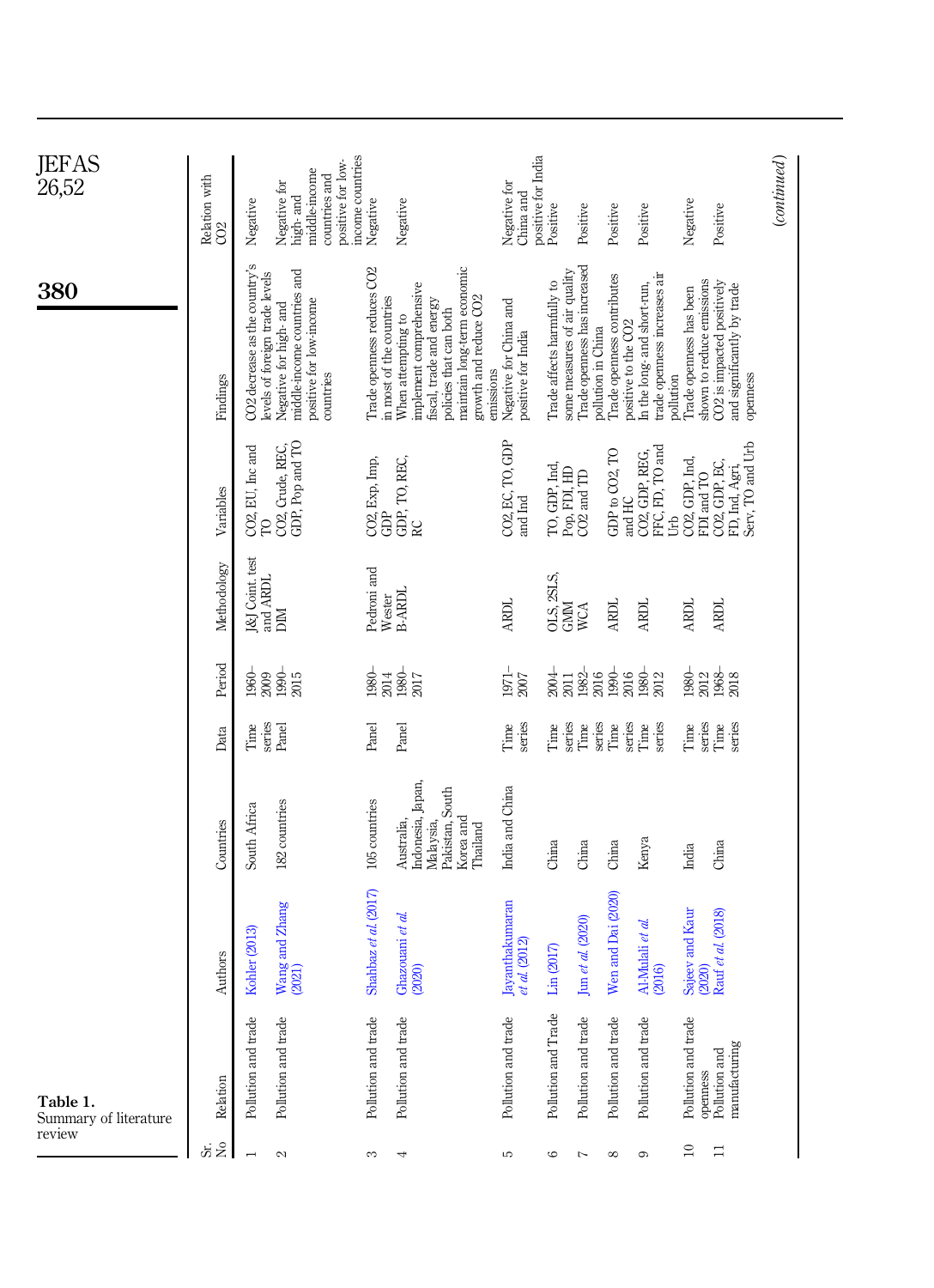|                      |                                                                 |                                                                                                   |                                                                                                      |                                                      |                                                                      |                                                                    |                                                                 |                                                            |                                                                                                                                |                                                                        |                  | The impact of<br>growth metrics<br>on CO2 |
|----------------------|-----------------------------------------------------------------|---------------------------------------------------------------------------------------------------|------------------------------------------------------------------------------------------------------|------------------------------------------------------|----------------------------------------------------------------------|--------------------------------------------------------------------|-----------------------------------------------------------------|------------------------------------------------------------|--------------------------------------------------------------------------------------------------------------------------------|------------------------------------------------------------------------|------------------|-------------------------------------------|
| Relation with<br>CO2 | Positive                                                        | Positive                                                                                          | Positive                                                                                             | Positive                                             | Positive                                                             | Positive                                                           | Positive                                                        | Positive                                                   | Positive                                                                                                                       | Positive                                                               | $_{(continued)}$ | emissions                                 |
| Findings             | The industrial production has<br>significant positive impact on | FDI have a positive impact on<br>production, population, and<br>Growth in industrial<br>the $CO2$ | In the G-7 nations, industrial<br>production is the primary<br>source of CO <sub>2</sub><br>$\infty$ | From industrial growth to<br>CO2, there is a one-way | Manufacturing growth raises<br>CH4 emissions across the<br>causality | income group<br>CO2 is impacted positively by<br>industrialization | GDP per capita and CO2 in<br>China are positively<br>associated | GDP and pollution has strong                               | emissions are coincidental<br>and fossil fuels, which emit<br>Economic growth and CO2<br>positive causality<br>CO <sub>2</sub> | CO2 and economic growth<br>have a bidirectional causal<br>relationship |                  | 381                                       |
| Variables            | CO2, EC and Ind                                                 | CO2, Ind, FDI and<br>Pop                                                                          | CO2, Ind and Pop                                                                                     | CO2, EP, EC and<br>Ind                               | Inc, Urb, İnd, EI,<br>PE, TO and FDI<br>CO2, CH4, N2O,               | CO2, Ind, GDP, EC<br>and Urb                                       | SOC, FOC, Urb,<br>Ind, TO, EII and<br>Worker, REC,<br>CO2, GDP, | CO2, EU, FDI and<br>GDP<br>CO2, GDP, FFC<br><b>R&amp;D</b> |                                                                                                                                | $CO2, EU, GDP$ and $OP$                                                |                  |                                           |
| Methodology          | <b>ARDL</b>                                                     | <b>ARDL</b>                                                                                       | HNIM                                                                                                 | <b>ARDL</b>                                          | <b>GNM</b>                                                           | <b>FMOLS</b>                                                       | T-regression                                                    | Pedroni, GC                                                | <b>MSM</b>                                                                                                                     | JCT                                                                    |                  |                                           |
| Period               | $1972 -$<br>2011                                                | $\begin{array}{l} 1972- \\ 2008 \end{array}$                                                      | $\frac{1970}{2008}$                                                                                  | $1980 - 2012$                                        | $1995-\\2012$                                                        | $1991 -$<br>2017                                                   | $2001 -$<br>2016                                                | 1980-<br>2007                                              | 1991Q1-<br>2011Q4                                                                                                              | $\begin{array}{l} 1971- \\ 2010 \end{array}$                           |                  |                                           |
| Data                 | series<br>Time                                                  | series<br>Time                                                                                    | Panel                                                                                                | series<br>Time                                       | Panel                                                                | Panel                                                              | Panel<br>data                                                   | Panel                                                      | series<br>Time<br>data                                                                                                         | series<br>Time                                                         |                  |                                           |
| Countries            | Bangladesh                                                      | Bangladesh                                                                                        | G7 countries                                                                                         | China                                                | 106 countries                                                        | 46 countries                                                       | China                                                           | BRIC                                                       | South Korea                                                                                                                    | Saudi Arabia                                                           |                  |                                           |
| uthors<br>₹          | Rahman and<br>Kashem (2017)                                     | Banerjee and<br>Rahman (2012)                                                                     | Hocaoglu and<br>Karanfil (2011)                                                                      | Lin et al. (2014)                                    | Canh et al. (2019)                                                   | Zafar et al. (2020)                                                | Song (2021)                                                     | Pao and Tsai (2011)                                        | Park and Hong<br>(2013)                                                                                                        | Alshehry and<br>Belloumi (2015)                                        |                  |                                           |
| Relation             | manufacturing<br>Pollution and                                  | manufacturing<br>Pollution and                                                                    | manufacturing<br>Pollution and                                                                       | manufacturing<br>Pollution and                       | manufacturing<br>Pollution and                                       | value added (%<br>Manufacturing,<br>Pollution and<br>of GDP)       | Pollution and<br>growth                                         | Pollution and                                              | Pollution and<br>growth<br>growth                                                                                              | Pollution and<br>growth                                                |                  |                                           |
| $\sigma \gtrsim$     | $\mathbb{Z}$                                                    | $\mathrel{\mathop:}^{\mathrel{\mathop:}}$                                                         | $\sharp$                                                                                             | 乌                                                    | $\overline{6}$                                                       | Ħ                                                                  | $\overline{18}$                                                 | $\overline{19}$                                            | $\bowtie$                                                                                                                      | $\overline{\mathcal{E}}$                                               |                  | Table 1.                                  |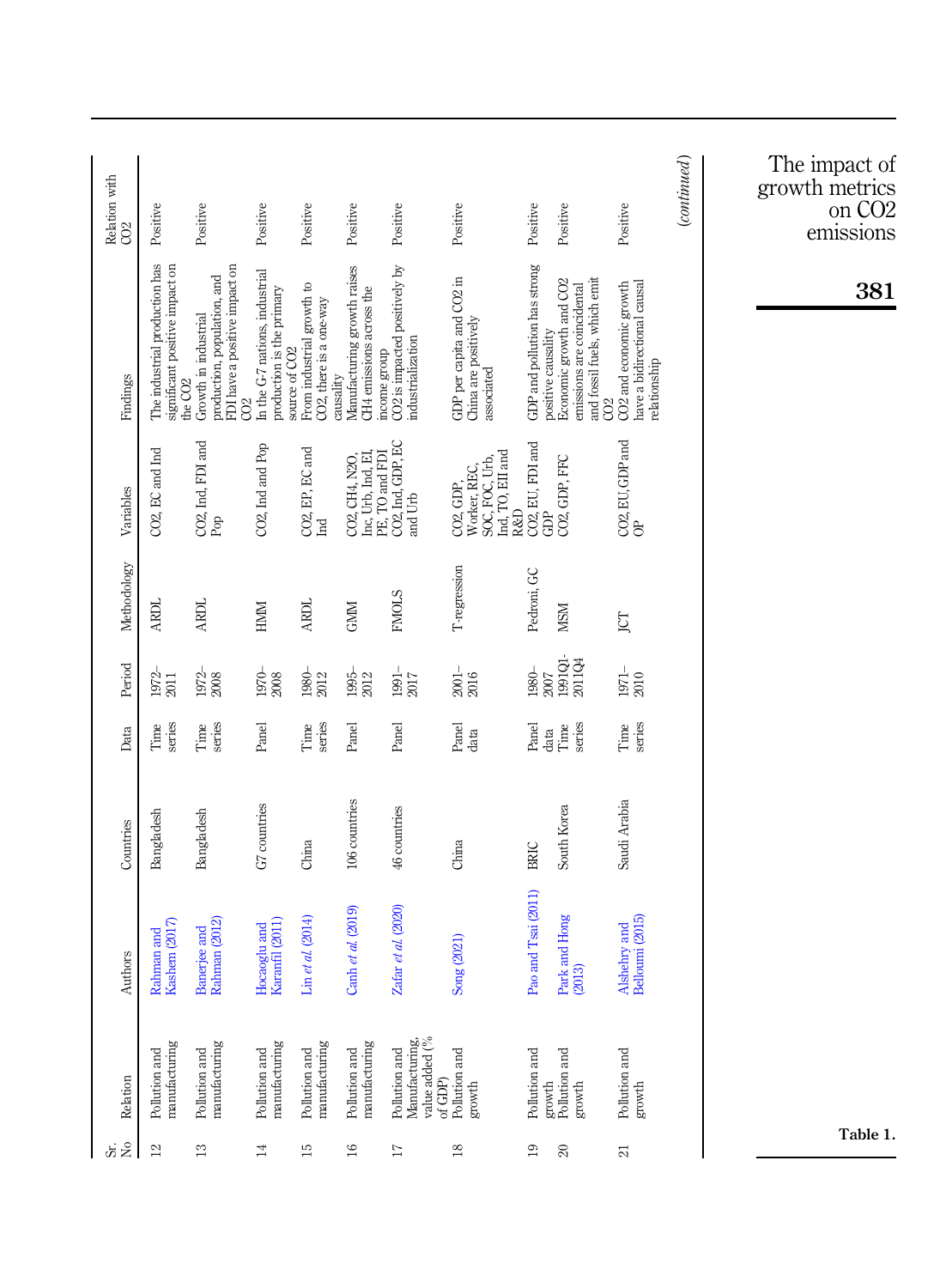| JEFAS<br>26,52 |                      |                                                                                               |                                                                                                                                            |                                                                           |                                                                                                                    |                                                                                                               |                                                                                                                                                                                                                                                                                                                                                                                                                                                                                                                                                                                                                                                                                                                                                                                                                                                                                                                                                                                                                                                                                                                                                                                                                                                                                                                                                                                                                                                                                                                               |
|----------------|----------------------|-----------------------------------------------------------------------------------------------|--------------------------------------------------------------------------------------------------------------------------------------------|---------------------------------------------------------------------------|--------------------------------------------------------------------------------------------------------------------|---------------------------------------------------------------------------------------------------------------|-------------------------------------------------------------------------------------------------------------------------------------------------------------------------------------------------------------------------------------------------------------------------------------------------------------------------------------------------------------------------------------------------------------------------------------------------------------------------------------------------------------------------------------------------------------------------------------------------------------------------------------------------------------------------------------------------------------------------------------------------------------------------------------------------------------------------------------------------------------------------------------------------------------------------------------------------------------------------------------------------------------------------------------------------------------------------------------------------------------------------------------------------------------------------------------------------------------------------------------------------------------------------------------------------------------------------------------------------------------------------------------------------------------------------------------------------------------------------------------------------------------------------------|
|                | Relation with<br>CO2 | Positive                                                                                      | Positive                                                                                                                                   | Negative                                                                  | Positive                                                                                                           | Positive                                                                                                      |                                                                                                                                                                                                                                                                                                                                                                                                                                                                                                                                                                                                                                                                                                                                                                                                                                                                                                                                                                                                                                                                                                                                                                                                                                                                                                                                                                                                                                                                                                                               |
| 382            | Findings             | economic growth have a<br>Pollutant emissions and<br>positive and significant<br>relationship | whereas exponential growth<br>Moderate economic growth<br>development increase CO2,<br>and moderate financial<br>decreases CO <sub>2</sub> | Negative and significant<br>relationship of all the<br>variables with GDP | financial development have<br>negative effects on the<br>economic growth and<br>Energy consumption,<br>environment | growth contribute positively<br>to CO2, while trade openness<br>Industry and economic<br>has no effect on CO2 | CO2 (Carbon Emissions); TO (Openness ratio/total trade to real GDP/ratio of merchandise trade/exports and imports/trade intensity); GDP to<br>CO2 (GDP to CO2); EU (Commercial energy use or Consumption/Transport energy consumption/Energy Consumption); Exp (Exports); EC (Electricity Consumption); TD<br>(Trade); Ind (Industry value added/industrialisation); Urb (Urbanization); EP (energy price); Inc (Income); REC (Renewable energy consumption); Imp (Imports); HC<br>R&D (Research and Development/R&D intensity); WRR (Water Renewable Resources); 2SLS (Two-stage least squares); ARDL<br>(AutoRegressive Distributive Lag); B-ARDL (Bootstrap ARDL approach); DIM (Decoupling index model); FN/OLS (Fully Modified Ordinary Least Squares); GMM<br>(Generalized Method of Moments (GMM)); GC (Granger causality); <i>HMM</i> (Hidden Markov model); J & J Coint (Johansen and Juselius Cointegration); JCT (Johansen<br>Cointegration Test); MSM (Markov Switching Model); OLS (Ordinary<br>tuel/Non-Renewable energy consumption or generation); RC (Real capital per capita); RD (financial development); GFC (Real gross fixed capital); SOC (state-owned capital);<br>HD (Highway density); Agri (agricultural value added share); FOC (foreign-owned capital); Serv (Service Value Added); El (Energy imports); Ell (environmental<br>(Human Capital); REG (Renewable Energy Generation); FDJ (Foreign Direct Investment); Pop (Population); N2O (Nitrous oxide emissions); Worker (Worker); FFC (Fossi |
|                | Variables            | CO2, GDP, EU and<br>GFC                                                                       | CO2, GDP, EU and<br>FD                                                                                                                     | Pop, WRR, CO2,<br>Deforestation                                           | EC, GDP, FD and<br>CO2                                                                                             | GDP, TO, $\ln d$ and $\cos 2$                                                                                 |                                                                                                                                                                                                                                                                                                                                                                                                                                                                                                                                                                                                                                                                                                                                                                                                                                                                                                                                                                                                                                                                                                                                                                                                                                                                                                                                                                                                                                                                                                                               |
|                | Methodology          | ARDL                                                                                          | PMG                                                                                                                                        | <b>ICT</b>                                                                | <b>ARDL</b>                                                                                                        | <b>ARDL</b>                                                                                                   |                                                                                                                                                                                                                                                                                                                                                                                                                                                                                                                                                                                                                                                                                                                                                                                                                                                                                                                                                                                                                                                                                                                                                                                                                                                                                                                                                                                                                                                                                                                               |
|                | Period               | 1965-<br>2006                                                                                 | $1980 -$<br>$2014$                                                                                                                         | 1972-<br>2016                                                             | $\frac{1971}{2014}$                                                                                                | $1961 -$<br>2018                                                                                              |                                                                                                                                                                                                                                                                                                                                                                                                                                                                                                                                                                                                                                                                                                                                                                                                                                                                                                                                                                                                                                                                                                                                                                                                                                                                                                                                                                                                                                                                                                                               |
|                | Data                 | series<br>Time                                                                                | Panel<br>data                                                                                                                              | series<br>Time                                                            | series<br>Time                                                                                                     | series<br>Time                                                                                                |                                                                                                                                                                                                                                                                                                                                                                                                                                                                                                                                                                                                                                                                                                                                                                                                                                                                                                                                                                                                                                                                                                                                                                                                                                                                                                                                                                                                                                                                                                                               |
|                | Countries            | South Africa                                                                                  | Bangladesh, Sri<br>India, Pakistan,<br>Lanka and<br>Malaysia                                                                               | Pakistan                                                                  | India                                                                                                              | Turkey                                                                                                        |                                                                                                                                                                                                                                                                                                                                                                                                                                                                                                                                                                                                                                                                                                                                                                                                                                                                                                                                                                                                                                                                                                                                                                                                                                                                                                                                                                                                                                                                                                                               |
|                | Authors              | Menyah and Wolde-<br>Rufael (2010)                                                            | Rajpurohit and<br>Sharma (2021)                                                                                                            | Shabbir et al. (2020)                                                     | Rasool et al. (2020)                                                                                               | Kılavuz and Doğan<br>(2020)                                                                                   | (Threshold regression model); WCA (Wavelet-Coherence Analysis); Wester (Westerlund panel cointegration tests)                                                                                                                                                                                                                                                                                                                                                                                                                                                                                                                                                                                                                                                                                                                                                                                                                                                                                                                                                                                                                                                                                                                                                                                                                                                                                                                                                                                                                 |
|                | Relation             | Pollution and<br>growth                                                                       | Pollution and<br>development<br>economic                                                                                                   | Pollution and<br>Development<br>Economic                                  | Pollution and<br>development<br>economic                                                                           | economic growth,<br>Pollution and<br>openness and<br>industry                                                 | Source(s): Own elaboration<br>Note(s): Abbreviation used:<br>improvement investment);                                                                                                                                                                                                                                                                                                                                                                                                                                                                                                                                                                                                                                                                                                                                                                                                                                                                                                                                                                                                                                                                                                                                                                                                                                                                                                                                                                                                                                         |
| Table 1.       | $\gtrsim$<br>òδ.     | S                                                                                             | ೫                                                                                                                                          | ಸ                                                                         | R                                                                                                                  | $\mathscr{E}$                                                                                                 |                                                                                                                                                                                                                                                                                                                                                                                                                                                                                                                                                                                                                                                                                                                                                                                                                                                                                                                                                                                                                                                                                                                                                                                                                                                                                                                                                                                                                                                                                                                               |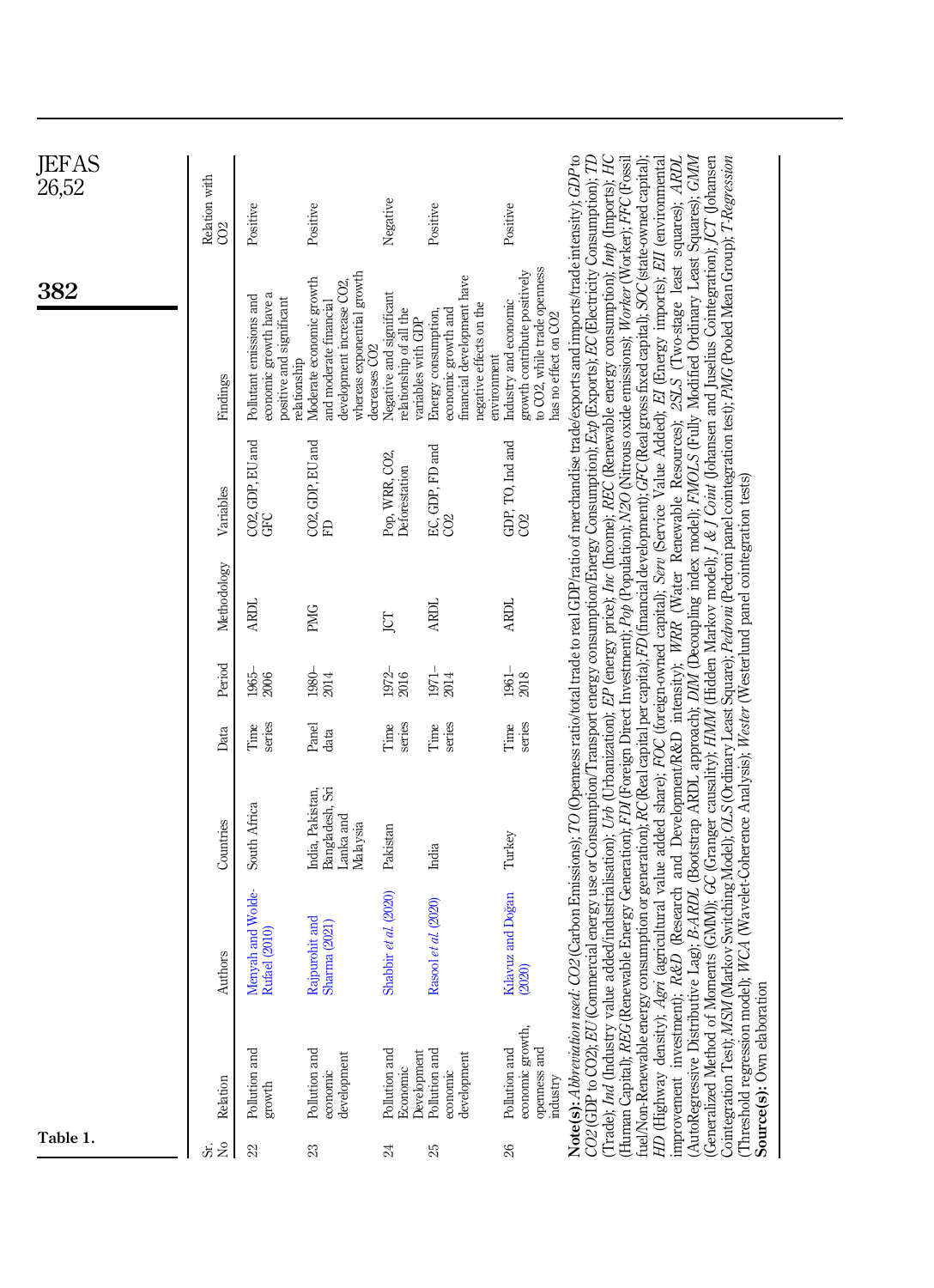<span id="page-7-0"></span>The results of the unit root tests in Table 3 show that none of the variables are stationary at the 1% level, but they become stationary at their first difference. This ensures that none of the variables are integrated at I(2).

The bounds test was used to evaluate the long-run relationship between the variables, as shown in [Table 4.](#page-8-0) The null hypothesis states that there is no cointegration relationship between the variables. If the calculated F-statistic is greater than critical  $[I(1)]$ , there exists a cointegration relationship in the model. If the F-statistic is less than the critical value  $[I(0)]$ , there is no cointegration. However, if the  $F$ -statistic falls between the critical limits, it is concluded as inconclusive.

The results reveal that the  $F$ -statistic is greater than the critical values of the upper bound at a 1% significance level. Therefore, we can reject the null hypothesis of no long-run relationship between CO2 emissions and other variables. This concludes that there exists a cointegration among CO2 emissions, trade openness, manufacturing and economic growth. Once the cointegration relationship is established, we then estimated the long-run coefficient of the model.

[Table 5](#page-8-0) presents the long-run elasticity of CO2 emissions regarding the independent variables. Trade openness has a significant negative impact on CO2 emissions, whereas manufacturing and GDP have a significant and positive impact on CO2 emissionsin the long run. Our results are consistent with that of Khan *et al.* [\(2019\)](#page-12-17), Munir and Riaz (2019), [Abumunshar](#page-11-11) *et al.* [\(2020\),](#page-11-11) Ali et al. [\(2020\),](#page-11-12) [Sajeev and Kaur \(2020\)](#page-13-9) and [Sharma and Kautish \(2020\)](#page-13-12).

The coefficient of  $-1.194$  for trade indicates that a  $1\%$  increase in trade results in a decrease of 1.19% in CO2. With increased global trades, there will be a faster and larger inflow of information, resources and cleaner technology, which will aid in the reduction of environmental burdens. Our results are consistent with that of [Ghazouani](#page-11-6) et al. (2020), [Kohler](#page-12-7) [\(2013\)](#page-12-7) and [Shahbaz](#page-13-7) et al. (2017).

| Variable           | Variable<br>representation                           | Description                                                                                   | Source |
|--------------------|------------------------------------------------------|-----------------------------------------------------------------------------------------------|--------|
| $CO2$ emissions    | CO <sub>2</sub>                                      | India's carbon dioxide emissions per capita in metric<br>tonnes                               | WDI    |
| Trade openness     | TO.                                                  | Percentage of India's GDP, reflected by overall trade<br>performed (both imports and exports) | WDI    |
| Manufacturing      | <b>MFG</b>                                           | Represents India's manufacturing production as a<br>percentage of GDP                         | WDI    |
| Economic<br>growth | GDP                                                  | GDP per capita                                                                                | WDI    |
|                    | <b>Source(s):</b> World Development Indicators (WDI) |                                                                                               |        |

|           |                                                                           | Level      |           | First difference |                                                                                                                          |
|-----------|---------------------------------------------------------------------------|------------|-----------|------------------|--------------------------------------------------------------------------------------------------------------------------|
| Variables | ADF                                                                       | РP         | ADF       | PP               | Order of integration                                                                                                     |
| lnCO2     | 0.805                                                                     | 0.777      | $-6.472*$ | $-6.491*$        | $I(1)$ at $1\%$                                                                                                          |
| lnTO      | $-1.597$                                                                  | $-1.491$   | $-4.966*$ | $-4.949*$        | I(1) at $1\%$                                                                                                            |
| lnMFG     | $-2.930**$                                                                | $-3.076**$ | $-6.654*$ | $-6.799*$        | I(0) at $5\%$                                                                                                            |
|           |                                                                           |            |           |                  | I(1) at $1\%$                                                                                                            |
| lnGDP     | 3.839                                                                     | 6.594      | $-6.193$  | $-6.216*$        | I(1) at $1\%$                                                                                                            |
|           |                                                                           |            |           |                  | <b>Note(s):</b> $*$ and $**$ indicates 1% and 5% statistical significance, respectively. The critical values of ADF test |
|           | are: $1\%$ level (-3.585), $5\%$ level (-2.928) and $10\%$ level (-2.602) |            |           |                  |                                                                                                                          |
|           | <b>Source(s):</b> Authors' calculations from Eviews                       |            |           |                  |                                                                                                                          |

The impact of growth metrics on CO2 emissions

383

Table 2. Data description and sources

Table 3. Results of unit root tests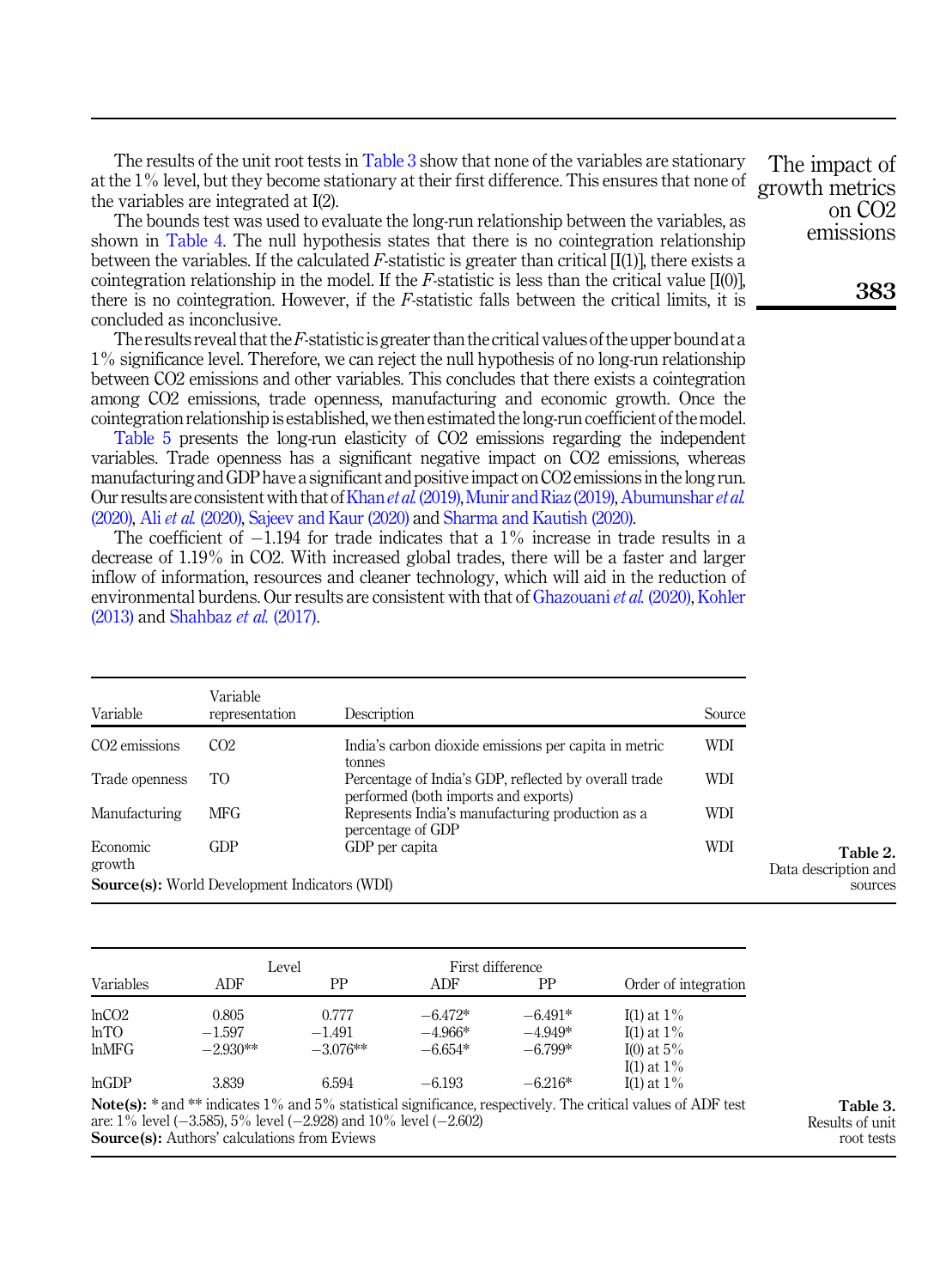Manufacturing has a significant positive long-run relationship with CO2. The coefficient of manufacturing indicates that a 1% increase in manufacturing leads to a 6% increase in CO2 emissions. This means that manufacturing activities positively lead to CO2 emissions as the industrial sector is highly reliant on energy input generated from carbon emitting fossil fuels. Our study is consistent with [Hocaoglu and Karanfil \(2011\)](#page-12-9), [Banerjee and Rahman](#page-11-8) [\(2012\),](#page-11-8) Lin et al. [\(2014\)](#page-12-10), [Rahman and Kashem \(2017\),](#page-12-2) Rauf et al. [\(2018\),](#page-13-10) Canh et al. [\(2019\)](#page-11-4) and a more recent study of Zafar et al. [\(2020\).](#page-13-4)

In India, economic growth has a significant and positive impact on CO2 emissions. Every 1% increase in GDP leads to a 2.56% increase in CO2 emissions. As India is an emerging country, its growing economic activity necessitates a higher energy demand that is more reliant on fossil fuels, resulting in a rise in CO2 emissions. This result is consistent with [Menyah and Wolde-Rufael \(2010\),](#page-12-11) [Pao and Tsai \(2011\)](#page-12-12), [Park and Hong \(2013\)](#page-12-13), [Alshehry and](#page-11-9) [Belloumi \(2015\),](#page-11-9) [Rasool](#page-12-15) et al. (2020), [Rajpurohit and Sharma \(2021\)](#page-12-14) and [Song \(2021\)](#page-13-2).

Once the long-run relationship is established, it is now required to check the adjustments (error correction model) toward the long-run equilibrium relationship. [Table 6](#page-9-0) displays the short-run relationship.

The change in manufacturing is having a significant and positive impact on CO2 emissions. In the short run, increased trade openness lowers CO2 emission levels. This negative relationship may mean that trade is an environmental quality improver. In the short run, for every  $1\%$  increase in trade openness, there will be a 0.11% decrease in CO2 emissions. On the other hand, an increase in manufacturing output by  $1\%$  leads to an increase of 0.26% in CO2 emissions. As expected, the error correction term ECM (-1) is negative and significant, which indicates how quickly the dependent variable adjusts to the long-run equilibrium point. Any disequilibrium in the dependent variable is returned to equilibrium in one period at a speed of 8.80%. Different diagnostic measures, such as normality, heteroscedasticity and serial correlation, are used to determine the model's stability. The Jarque-Bera test is used to verify the model's normality assumption. The null hypothesis of normally distributed residuals is accepted. The null hypothesis of homoscedastic disturbance terms is accepted using the Breusch-Pagan test. The Ramsey RESET test indicates that the

> 1.899 [0.066\*\*\*]  $2.874 [0.007*]$

 $-2.447$  [0.020\*\*]

|                                        | Model<br>$lnCO2_t = f(lnTO_t, lnMFG_t, lnGDP_t)$                                                                                                                                                                                                                                                     | Lower bound              | 99% critical values<br>Upper bound | <i>F</i> -stat        |
|----------------------------------------|------------------------------------------------------------------------------------------------------------------------------------------------------------------------------------------------------------------------------------------------------------------------------------------------------|--------------------------|------------------------------------|-----------------------|
| Table 4.<br>ARDL bound test<br>results | Null hypothesis<br>No long-run relationship $\beta_1 = \beta_2 = \beta_3 = \beta_4$<br>No short-run relationship $\varnothing_1 = \varnothing_2 = \varnothing_3 = \varnothing_4$<br>$Note(s): * indicates 1\% statistical significance level$<br><b>Source(s):</b> Authors' calculations from Eviews | 3.65                     | 4.66                               | 7.988*                |
|                                        | Independent variables                                                                                                                                                                                                                                                                                | Coefficient [std. error] | CO <sub>2</sub>                    | $T$ -stat [prob.]     |
|                                        | lnTO                                                                                                                                                                                                                                                                                                 | $-1.194$ [0.679]         |                                    | $-1.756$ $[0.088***]$ |

|                                   | ln TO<br>lnMFG                                                                                                                                      | $-1.194\ [0.679]$<br>6.019 [3.169]  |  |  |  |  |
|-----------------------------------|-----------------------------------------------------------------------------------------------------------------------------------------------------|-------------------------------------|--|--|--|--|
| Table 5.                          | lnGDP                                                                                                                                               | 2.563 [0.892]<br>$-29.794$ [12.173] |  |  |  |  |
| Long-run coefficient<br>estimates | <b>Note(s):</b> *.**. *** indicate $1\%$ , 5% and 10% statistical significance, respectively<br><b>Source(s):</b> Authors' calculations from Eviews |                                     |  |  |  |  |

<span id="page-8-0"></span>**IEFAS** 26,52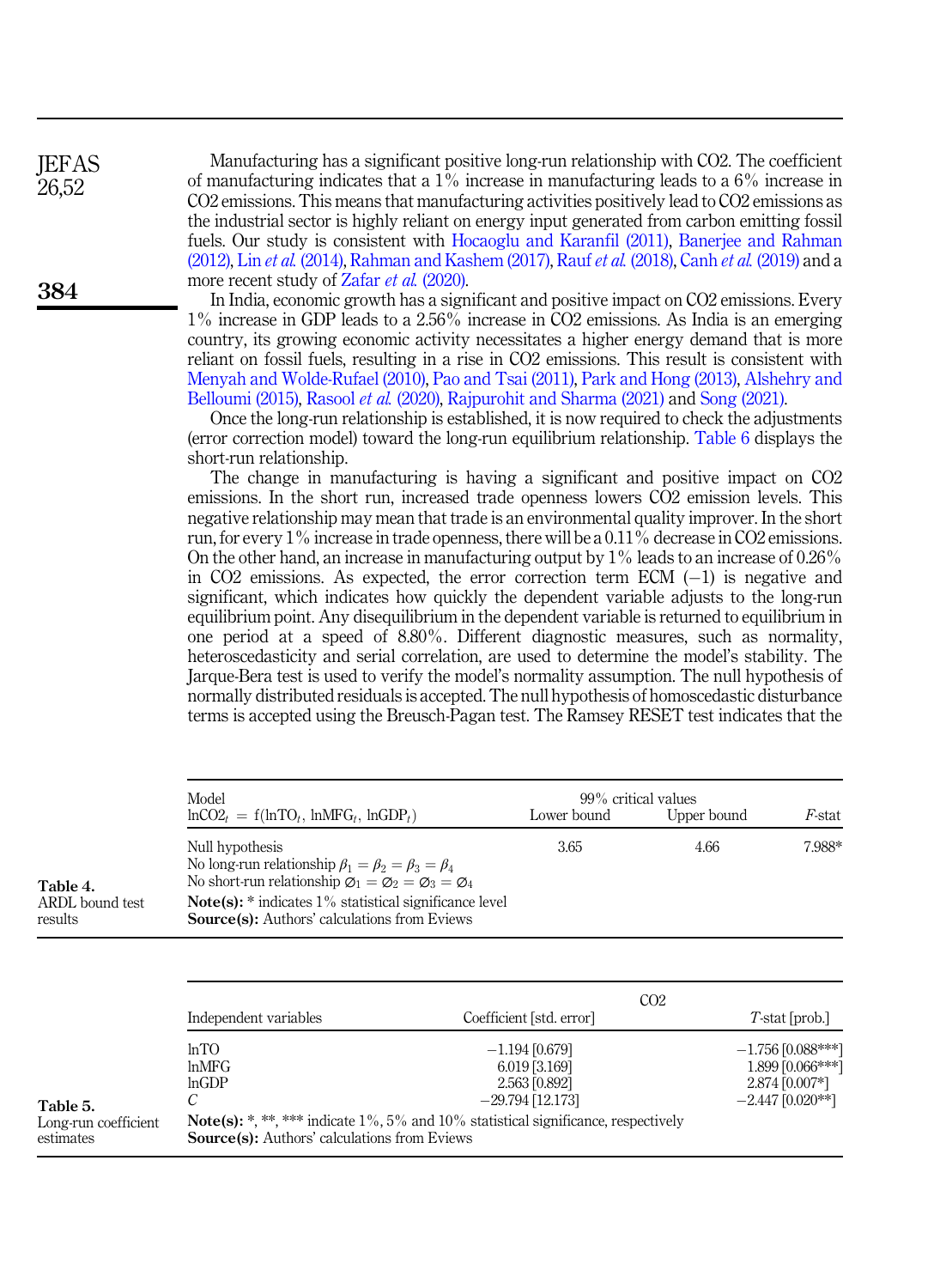<span id="page-9-0"></span>

| Independent variables                                                                                                                                                                                                                                                                                                          | CO <sub>2</sub><br>Coefficient [std. error]                                           | $T$ -stat [prob.]                                                                          | The impact of<br>growth metrics                |
|--------------------------------------------------------------------------------------------------------------------------------------------------------------------------------------------------------------------------------------------------------------------------------------------------------------------------------|---------------------------------------------------------------------------------------|--------------------------------------------------------------------------------------------|------------------------------------------------|
| $D(lnCO2(-1))$<br>D(lnMFG)<br>$D((-1))$<br>D(TO)                                                                                                                                                                                                                                                                               | $-0.180$ [0.131]<br>$0.264$ [0.106]<br>$-0.338$ [0.103]<br>$-0.111$ [0.046]           | $-1.379$ [0.1767]<br>2.481 [0.018**]<br>$-3.285$ [0.002*]<br>$-2.475$ [0.019**]            | on CO <sub>2</sub><br>emissions                |
| $D(TO(-1))$<br>$ECM(-1)$                                                                                                                                                                                                                                                                                                       | $0.223$ [0.042]<br>$-0.088$ [0.013]                                                   | 5.269 [0.000*]<br>$-6.681$ [0.000*]                                                        | 385                                            |
| Diagnostic tests                                                                                                                                                                                                                                                                                                               |                                                                                       |                                                                                            |                                                |
| R-squared<br>Adjusted R-squared<br>Durbin-Watson stat<br>Normality Harque-Bera ( <i>b</i> -value)<br>Serial correlation [LM Test $F$ -statistic (p-value)]<br>Heteroscedasticity [Breusch-Pagan-Godfrey (p-value)]<br>Ramsey RESET test [ $F$ -statistic ( $p$ -value)]<br><b>Source(s):</b> Authors' calculations from Eviews | <b>Note(s):</b> *, ** indicates $1\%$ and $5\%$ statistical significance respectively | 0.442<br>0.3687<br>2.017<br>0.207(0.902)<br>0.075(0.928)<br>1.307 (0.269)<br>2.787 (0.106) | Table 6.<br>Short-run coefficient<br>estimates |

CO2 model is a good fit. Finally, to validate the estimated ARDL model stability of the longrun coefficients with the short-run dynamics, we used the cumulative sum of recursive residuals (CUSUM) and the cumulative sum of squares (CUSUMSQ). [Figure 1](#page-10-0) plots the CUSUM and CUSUMSQ.

## 5. Discussion

The economic growth in India has been largely driven by consumption, urbanization and industrialization. The energy requirements to supplement this growing demand has been largely met through non-renewable energy sources. Hence, economic growth and CO2 emissions in India have grown in tandem. Improving the existing skewed energy mix of India and increasing the share of cleaner alternative energy sources must take precedence in any policy planning considerations.

The negative relationship between trade openness and carbon emissions can be justified by technology effects. As trade opens up a gateway for spillover effects, cleaner and efficient technological practices become mainstream across partner nations. Hence, India should encourage preferential trade policies, with a particular emphasis on technological value addition, which can be cultivated through reciprocal trade liberalization and the removal of trade barriers. Ultimately, trade openness persuades a virtuous cycle that benefits the economy by increasing employment opportunities, softening capital flows and fostering a competitive environment.

Industrialization in India has witnessed enormous momentum in recent decades. Manufacturing has been a substantial contributor to the GDP of India. Nonetheless, it has also been a precursor for rising CO2 emissions. To uphold its commitment toward environmental conservation, India must formulate policies around incentivizing cleaner methods of production or setting up the so-called non-polluting industries. Parallelly, it must disincentivize CO2 emissions by manufacturing industries through policy mechanisms such as carbon tax, pollution tax or green tax.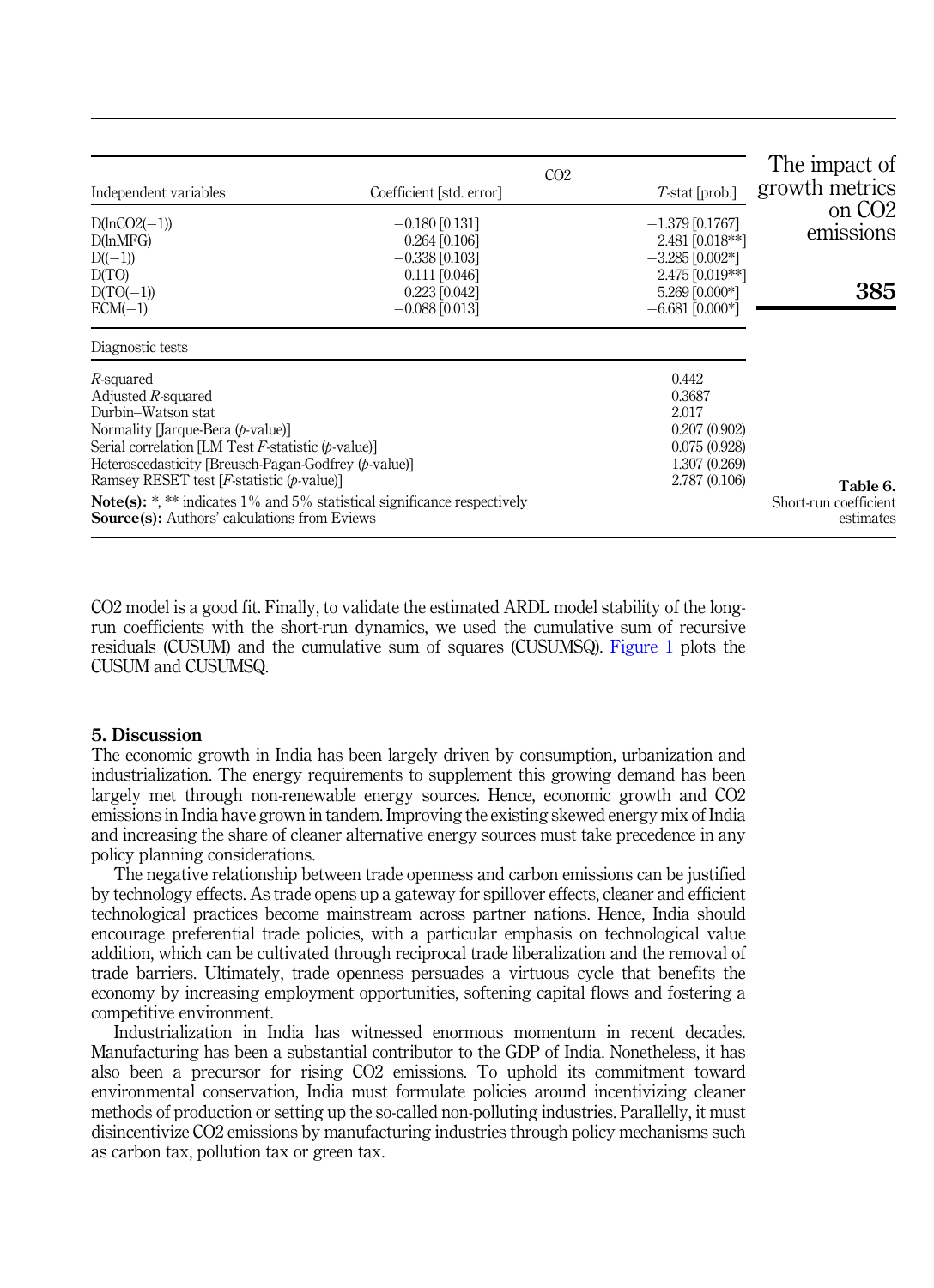<span id="page-10-0"></span>

Plots of CUSUM and CUSUM of squares

**Source(s):** Authors' calculations from Eviews

The scope of the study can be extended by considering urbanization and renewable energy generation, which are considered important proxies for economic growth and reduction of CO2 emissions, respectively. Fossil fuels are the primary source of energy for most of the emerging economies; hence, the study can also be extended by considering this relationship for a panel of emerging economies.

 $\sim$  Significance  $\sim$  Significance  $\sim$ 

#### 6. Conclusions

The present study explores the long-run and short-run relationship between economic growth, trade openness and manufacturing with CO2 emissions in the Indian context. The ARDL bound test approach is employed to establish this relationship. For this study, annual time series data from 1971 to 2016 were used. Empirical findings reveal that the variables under research have a long-term relationship.

The results of the long-run relationship are congruent with the empirical research. Trade openness has a considerable negative association with CO2 emissions. With expanded global trades, there will be a faster and larger inflow of information, resources and cleaner technologies, which will contribute to the reduction of environmental burdens.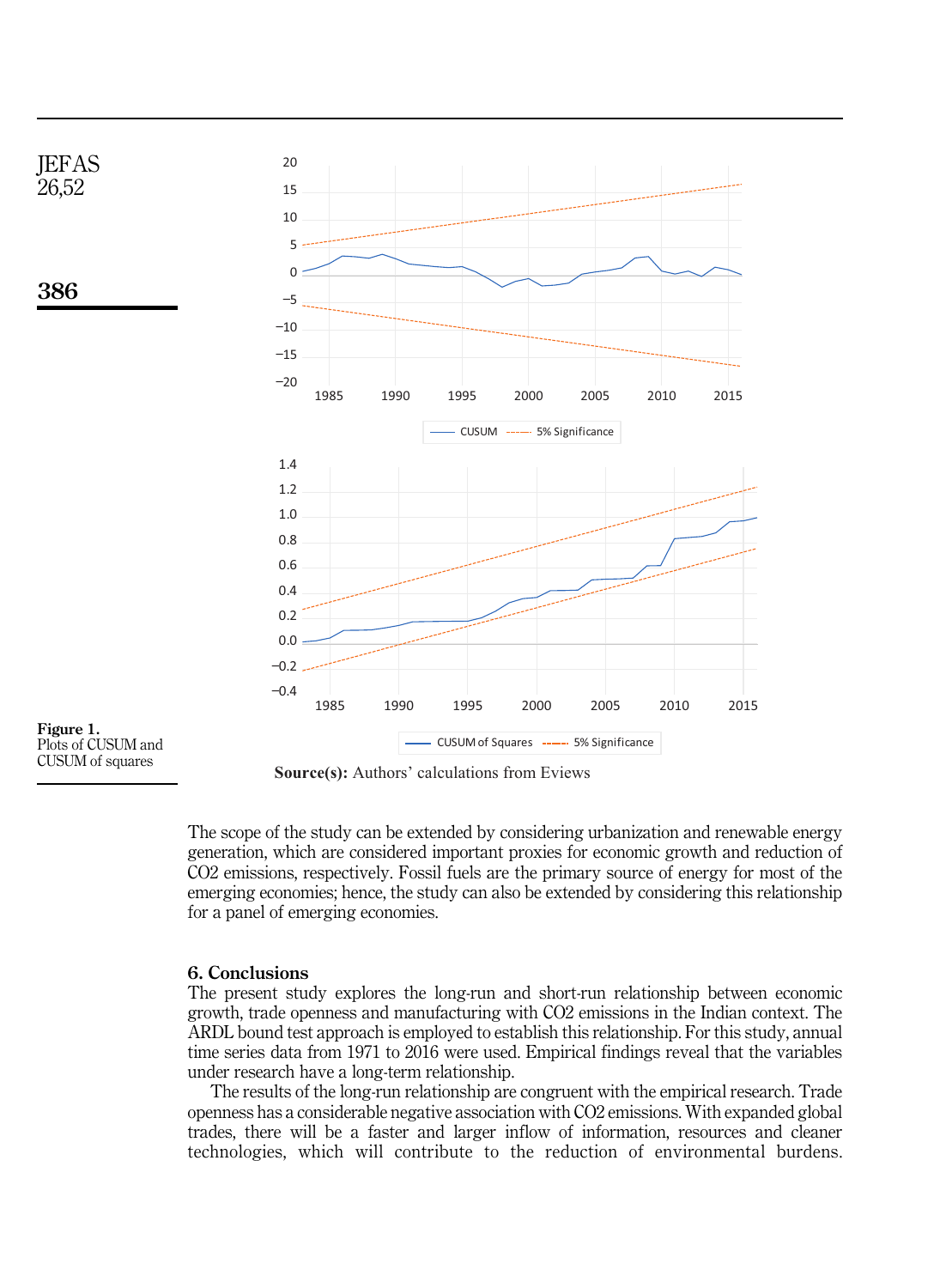Manufacturing and GDP have a significant and positive relationship with CO2 emissions in the long run. As the industrial sector is heavily reliant on energy input generated from carbon emitting fossil fuels, this means that manufacturing operations have a positive impact on CO2 emissions. Because India is a developing country, its increasing economic activity needs a higher energy demand, which is more reliant on fossil fuels, increasing CO2 emissions.

In order to keep its commitment to sustainability, India needs to implement regulations that encourage cleaner manufacturing methods and the establishment of non-polluting industries. Simultaneously, it must disincentivize industries that emit CO2 by policy frameworks such as carbon taxes, pollution taxes or green taxes.

#### References

- <span id="page-11-11"></span>Abumunshar, M., Aga, M. and Samour, A. (2020), "Oil price, energy consumption, and CO2 emissions in Turkey. New evidence from a Bootstrap ARDL Test", Energies, Vol. 13 No. 21, doi: [10.3390/](https://doi.org/10.3390/en13215588) [en13215588.](https://doi.org/10.3390/en13215588)
- <span id="page-11-12"></span>Ali, M.U., Gong, Z., Ali, M.U., Wu, X. and Yao, C. (2020), "Fossil energy consumption, economic development, inward FDI impact on CO2 emissions in Pakistan: testing EKC hypothesis through ARDL model", *International Journal of Finance and Economics*, Vol. 26 No. 3, pp. 1-12.
- <span id="page-11-5"></span>Al-Mulali, U., Solarin, S.A. and Ozturk, I. (2016), "Investigating the presence of the environmental Kuznets curve (EKC) hypothesis in Kenya: an autoregressive distributed lag (ARDL) approach", Natural Hazards, Springer, Vol. 80 No. 3, pp. 1729-1747.
- <span id="page-11-9"></span>Alshehry, A.S. and Belloumi, M. (2015), "Energy consumption, carbon dioxide emissions and economic growth: the case of Saudi Arabia", Renewable and Sustainable Energy Reviews, Vol. 41, pp. 237-247.
- <span id="page-11-3"></span>Antweiler, W., Copeland, B.R. and Taylor, M.S. (2001), "Is free trade good for the environment?", American Economic Review, Vol. 91 No. 4, pp. 877-908.
- <span id="page-11-8"></span>Banerjee, P.K. and Rahman, M. (2012), "Some determinants of carbon dioxide emissions in Bangladesh", International Journal of Green Economics, Vol. 6 No. 2, pp. 205-215.
- <span id="page-11-2"></span>Bekun, F.V., Emir, F. and Sarkodie, S.A. (2019), "Another look at the relationship between energy consumption, carbon dioxide emissions, and economic growth in South Africa", Science of The Total Environment, Vol. 655, pp. 759-765.
- <span id="page-11-4"></span>Canh, N.P., Thanh, S.D., Schinckus, C., Bensemann, J. and Thanh, L.T. (2019), "Global emissions: a new contribution from the shadow economy", International Journal of Energy Economics and Policy, Vol. 9 No. 3, pp. 320-337.
- <span id="page-11-0"></span>Chowdhury, M.M.I., Rahman, S.M., Abubakar, I.R., Aina, Y.A., Hasan, M.A. and Khondaker, A.N. (2021), "A review of policies and initiatives for climate change mitigation and environmental sustainability in Bangladesh", *Environment, Development and Sustainability*, Vol. 23 No. 2, pp. 1133-1161.
- <span id="page-11-1"></span>Dale, A., Robinson, J., King, L., Burch, S., Newell, R., Shaw, A. and Jost, F. (2020), "Meeting the climate change challenge: local government climate action in British Columbia, Canada", Climate Policy, Vol. 20 No. 7, pp. 866-880.
- <span id="page-11-10"></span>Dey, S.R. and Tareque, M. (2020), "External debt and growth: role of stable macroeconomic policies", Journal of Economics, Finance and Administrative Science, Vol. 25 No. 50, pp. 185-204.
- <span id="page-11-7"></span>Esen, O. and Bayrak, M. (2017), "Does more energy consumption support economic growth in net energy-importing countries?", Journal of Economics, Finance and Administrative Science, Vol. 22 No. 42, pp. 75-98.
- <span id="page-11-6"></span>Ghazouani, T., Boukhatem, J. and Yan Sam, C. (2020), "Causal interactions between trade openness, renewable electricity consumption, and economic growth in Asia-Pacific countries: fresh evidence from a bootstrap ARDL approach", Renewable and Sustainable Energy Reviews, Vol. 133, July, p. 110094.

The impact of growth metrics on CO2 emissions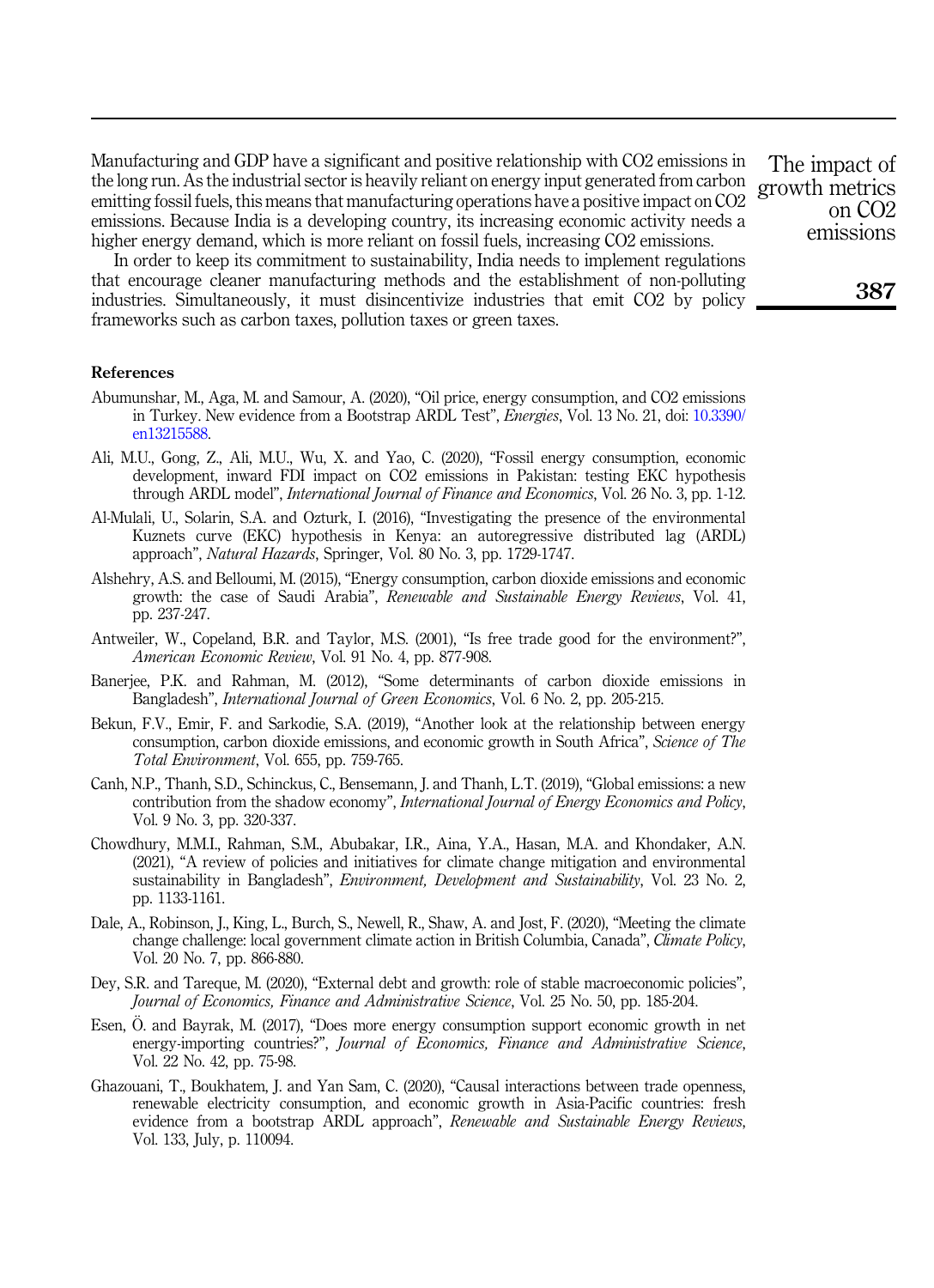<span id="page-12-18"></span><span id="page-12-17"></span><span id="page-12-16"></span><span id="page-12-15"></span><span id="page-12-14"></span><span id="page-12-13"></span><span id="page-12-12"></span><span id="page-12-11"></span><span id="page-12-10"></span><span id="page-12-9"></span><span id="page-12-8"></span><span id="page-12-7"></span><span id="page-12-6"></span><span id="page-12-5"></span><span id="page-12-4"></span><span id="page-12-3"></span><span id="page-12-2"></span><span id="page-12-1"></span><span id="page-12-0"></span>

| <b>JEFAS</b><br>26,52 | Grossman, G.M. and Krueger, A.B. (1995), "Economic growth and the environment", The Quarterly<br><i>Journal of Economics</i> , Vol. 110 No. 2, pp. 353-377.                                                                                                                                                                 |
|-----------------------|-----------------------------------------------------------------------------------------------------------------------------------------------------------------------------------------------------------------------------------------------------------------------------------------------------------------------------|
|                       | Hocaoglu, F.O. and Karanfil, F. (2011), "Examining the link between carbon dioxide emissions and the<br>share of industry in GDP: modeling and testing for the G-7 countries", <i>Energy Policy</i> , Vol. 39<br>No. 6, pp. 3612-3620.                                                                                      |
| 388                   | Jacquet, J. and Jamieson, D. (2016), "Soft but significant power in the Paris agreement", Nature Climate<br><i>Change</i> , Vol. 6 No. 7, pp. 643-646.                                                                                                                                                                      |
|                       | Jayanthakumaran, K., Verma, R. and Liu, Y. (2012), "CO 2 emissions, energy consumption, trade and income:<br>a comparative analysis of China and India", <i>Energy Policy</i> , Vol. 42, June 2011, pp. 450-460.                                                                                                            |
|                       | Jun, W., Mahmood, H. and Zakaria, M. (2020), "Impact of trade openness on environment in China",<br>Journal of Business Economics and Management, Vol. 21 No. 4, pp. 1185-1202.                                                                                                                                             |
|                       | Khan, M.K., Teng, J.Z. and Khan, M.I. (2019), "Effect of energy consumption and economic growth on<br>carbon dioxide emissions in Pakistan with dynamic ARDL simulations approach",<br><i>Environmental Science and Pollution Research, Vol. 26 No. 23, pp. 23480-23490.</i>                                                |
|                       | Kilavuz, E. and Doğan, I. (2020), "Economic growth, openness, industry and CO2 modelling: are<br>regulatory policies important in Turkish economies?", International Journal of Low-Carbon<br>Technologies, Vol. 16 No. 2, pp. 476-487.                                                                                     |
|                       | Kohler, M. (2013), "CO2 emissions, energy consumption, income and foreign trade: a South African<br>perspective", <i>Energy Policy</i> , Vol. 63, pp. 1042-1050.                                                                                                                                                            |
|                       | Lin, B., Moubarak, M. and Ouyang, X. (2014), "Carbon dioxide emissions and growth of the<br>manufacturing sector: evidence for China", Vol. 76, 2014, pp. 830-837.                                                                                                                                                          |
|                       | Lin, F. (2017), "Trade openness and air pollution: city-level empirical evidence from China", China<br>Economic Review, Vol. 45, pp. 78-88.                                                                                                                                                                                 |
|                       | Menyah, K. and Wolde-Rufael, Y. (2010), "Energy consumption, pollutant emissions and economic<br>growth in South Africa", Energy Economics, Vol. 32 No. 6, pp. 1374-1382.                                                                                                                                                   |
|                       | Munir, K. and Riaz, N. (2019), "Energy consumption and environmental quality in South Asia:<br>evidence from panel non-linear ARDL", <i>Environmental Science and Pollution Research</i> , Vol. 26<br>No. 28, pp. 29307-29315.                                                                                              |
|                       | Pao, H.T. and Tsai, C.M. (2011), "Multivariate Granger causality between CO2 emissions, energy<br>consumption, FDI (foreign direct investment) and GDP (gross domestic product): evidence from<br>a panel of BRIC (Brazil, Russian Federation, India, and China) countries", <i>Energy</i> , Vol. 36 No. 1,<br>pp. 685-693. |
|                       | Park, J. and Hong, T. (2013), "Analysis of South Korea's economic growth, carbon dioxide emission,<br>and energy consumption using the Markov switching model", Renewable and Sustainable<br><i>Energy Reviews, Vol. 18, pp. 543-551.</i>                                                                                   |
|                       | Pesaran, M.H., Shin, Y. and Smith, R.J. (2001), "Bounds testing approaches to the analysis of level<br>relationships", <i>Journal of Applied Econometrics</i> , Vol. 16 No. 3, pp. 289-326.                                                                                                                                 |
|                       | Purcel, A.A. (2020), "New insights into the environmental Kuznets Curve Hypothesis in developing<br>and transition economies: a literature survey", <i>Environmental Economics and Policy Studies</i> ,<br>Vol. 22, doi: 10.1007/s10018-020-00272-9.                                                                        |
|                       | Rahman, M.M. and Kashem, M.A. (2017), "Carbon emissions, energy consumption and industrial<br>growth in Bangladesh: empirical evidence from ARDL cointegration and Granger causality<br>analysis", <i>Energy Policy</i> , Vol. 110, March, pp. 600-608.                                                                     |
|                       | Rajpurohit, S.S. and Sharma, R. (2021), "Impact of economic and financial development on carbon<br>emissions: evidence from emerging Asian economies", Management of Environmental Quality:<br>An International Journal, Vol. 32 No. 2, pp. 145-159.                                                                        |
|                       | Rasool, H., Malik, M.A. and Tarique, M. (2020), "The curvilinear relationship between environmental<br>pollution and economic growth", International Journal of Energy Sector Management, Vol. 14<br>No. 5, pp. 891-910.                                                                                                    |
|                       |                                                                                                                                                                                                                                                                                                                             |